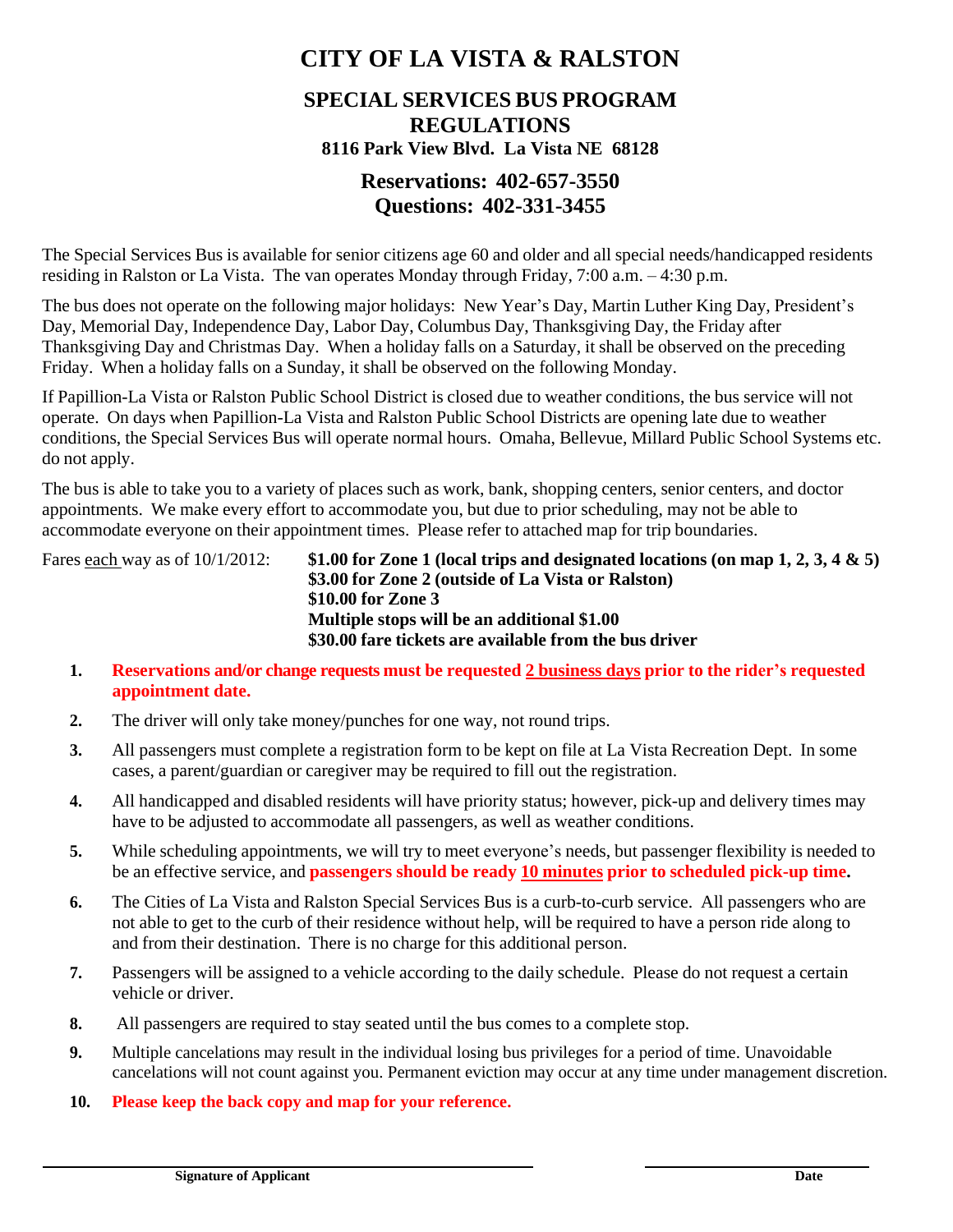# **CITY OF LA VISTA & RALSTON**

### **SPECIAL SERVICES BUS PROGRAM REGULATIONS**

**8116 Park View Blvd. La Vista NE 68128**

### **Reservations: 402-657-3550 Questions: 402-331-3455**

| <b>NAME:</b><br>Last First                                                                                                                                     |                        |      |                                             | Middle       |
|----------------------------------------------------------------------------------------------------------------------------------------------------------------|------------------------|------|---------------------------------------------|--------------|
| ADDRESS: ADDRESS:                                                                                                                                              |                        |      |                                             |              |
| Address                                                                                                                                                        |                        | City | State                                       | Zip          |
| TELEPHONE: CELL: CELL:                                                                                                                                         |                        |      |                                             |              |
| <b>GENDER (Please circle one):</b> Female Male Age (Required)                                                                                                  |                        |      |                                             |              |
| DO YOU HAVE A DISABILITY? Yes No IF YES, PLEASE DESCRIBE YOUR CONDITION:                                                                                       |                        |      |                                             |              |
| <b>IS YOUR DISABILITY (Please circle one):</b>                                                                                                                 |                        |      | Permanent Temporary                         |              |
| Ambulatory                                                                                                                                                     |                        |      | Uses a wheelchair/scooter                   |              |
| Uses a cane                                                                                                                                                    |                        |      | Uses hearing $aid(s)$                       |              |
|                                                                                                                                                                |                        |      |                                             |              |
| Uses a walker                                                                                                                                                  |                        |      |                                             |              |
| Other (Please Describe)                                                                                                                                        |                        |      |                                             |              |
|                                                                                                                                                                | House <b>Apartment</b> |      |                                             |              |
|                                                                                                                                                                |                        |      | with Spouse with Friend with Relative Alone |              |
|                                                                                                                                                                |                        |      |                                             |              |
| Name                                                                                                                                                           |                        |      | Phone:                                      | Relationship |
| WILL YOUR DISABILITY REQUIRE ANOTHER PERSON TO ESCORT YOU? _____Yes _____No<br><b>RESIDENCE:</b><br>I LIVE:<br><b>CONTACT(S) IN CASE OF EMERGENCY:</b><br>Name |                        |      | Phone:                                      | Relationship |
| Signature of Applicant                                                                                                                                         |                        |      |                                             | Date         |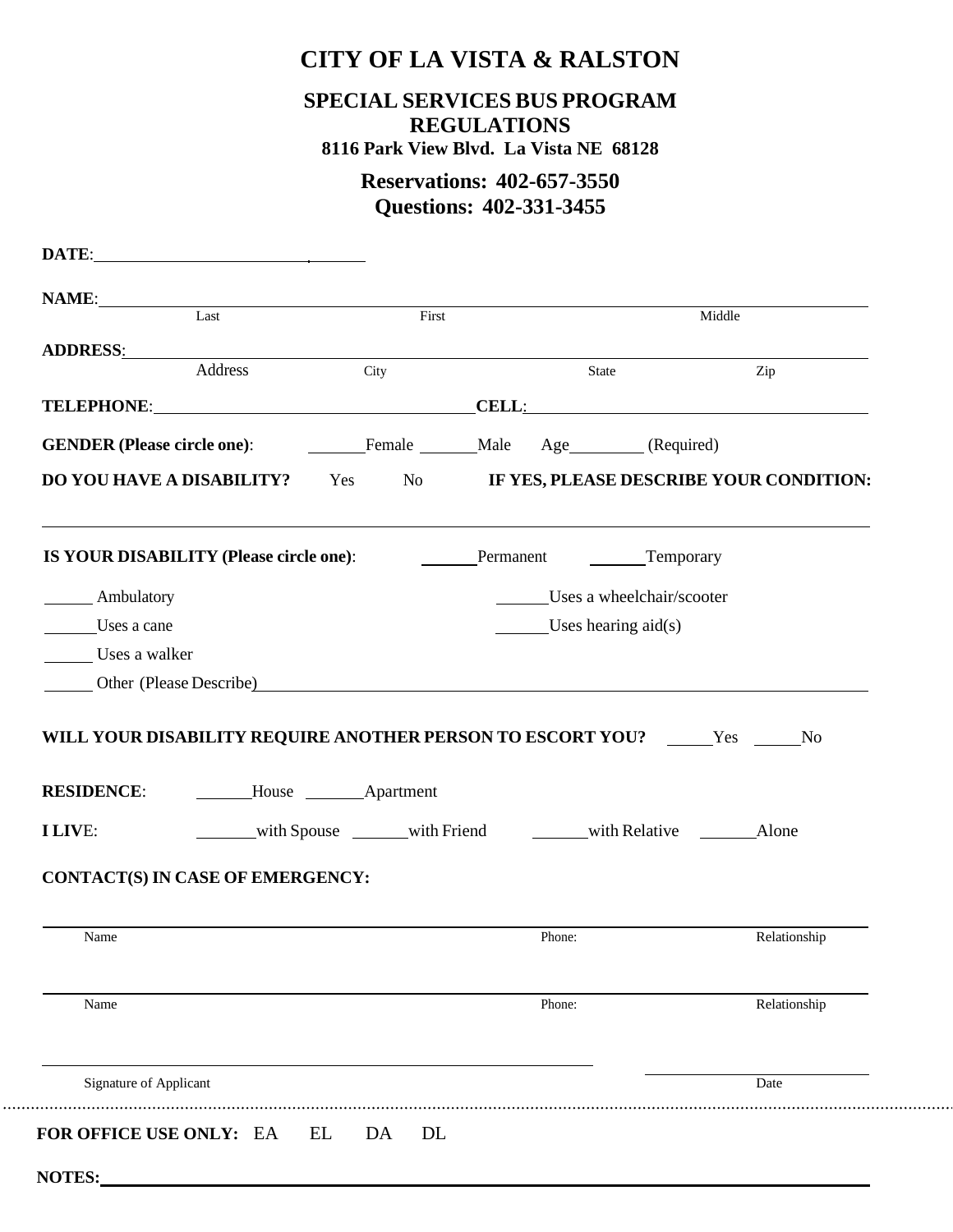# **CITY OF LA VISTA & RALSTON**

# **SPECIAL SERVICES BUS PROGRAM REGULATIONS**

#### **8116 Park View Blvd. La Vista NE 68128**

### **Reservations: 402-657-3550 Questions: 402-331-3455**

The Special Services Bus is available for senior citizens age 60 and older and all special needs/handicapped residents residing in Ralston or La Vista. The van operates Monday through Friday, 7:00 a.m. – 4:30 p.m.

The bus does not operate on the following major holidays: New Year's Day, Martin Luther King Day, President's Day, Memorial Day, Independence Day, Labor Day, Columbus Day, Thanksgiving Day, the Friday after Thanksgiving Day and Christmas Day. When a holiday falls on a Saturday, it shall be observed on the preceding Friday. When a holiday falls on a Sunday, it shall be observed on the following Monday.

If Papillion-La Vista or Ralston Public School District is closed due to weather conditions, the bus service will not operate. On days when Papillion-La Vista and Ralston Public School Districts are opening late due to weather conditions, the Special Services Bus will operate normal hours. Omaha, Bellevue, Millard Public School Systems etc. do not apply.

The bus is able to take you to a variety of places such as work, bank, shopping centers, senior centers, and doctor appointments. We make every effort to accommodate you, but due to prior scheduling, may not be able to accommodate everyone on their appointment times. Please refer to attached map for trip boundaries.

Fares each way as of 10/1/2012: **\$1.00 for Zone 1 (local trips and designated locations (on map 1, 2, 3, 4 & 5) \$3.00 for Zone 2 (outside of La Vista or Ralston) \$10.00 for Zone 3 Multiple stops will be an additional \$1.00 \$30.00 fare tickets are available from the van driver**

- **1.** Reservations and/or change requests must be requested 2 business days prior to the rider's requested appointment date.
- **2.** The driver will only take money/punches for one way, not round trips.
- **3.** All passengers must complete a registration form to be kept on file at La Vista Recreation Dept. In some cases, a parent/guardian or caregiver may be required to fill out the registration.
- **4.** All handicapped and disabled residents will have priority status; however, pick-up and delivery times may have to be adjusted to accommodate all passengers, as well as weather conditions.
- **5.** While scheduling appointments, we will try to meet everyone's needs, but passenger flexibility is needed to be an effective service, and passengers should be ready 10 minutes prior to scheduled pick-up time.
- **6.** The Cities of La Vista and Ralston Special Services Bus is a curb-to-curb service. All passengers who are not able to get to the curb of their residence without help, will be required to have a person ride along to and from their destination. There is no charge for this additional person.
- **7.** Passengers will be assigned to a vehicle according to the daily schedule. Please do not request a certain vehicle or driver.
- **8.** All passengers are required to stay seated until the bus comes to a complete stop.
- **9.** Multiple cancelations may result in the individual losing bus privileges for a period of time. Unavoidable cancelations will not count against you. Permanent eviction may occur at any time under management discretion.

### **C U S T O M E R C O P Y**

*(Please keep for your records)*